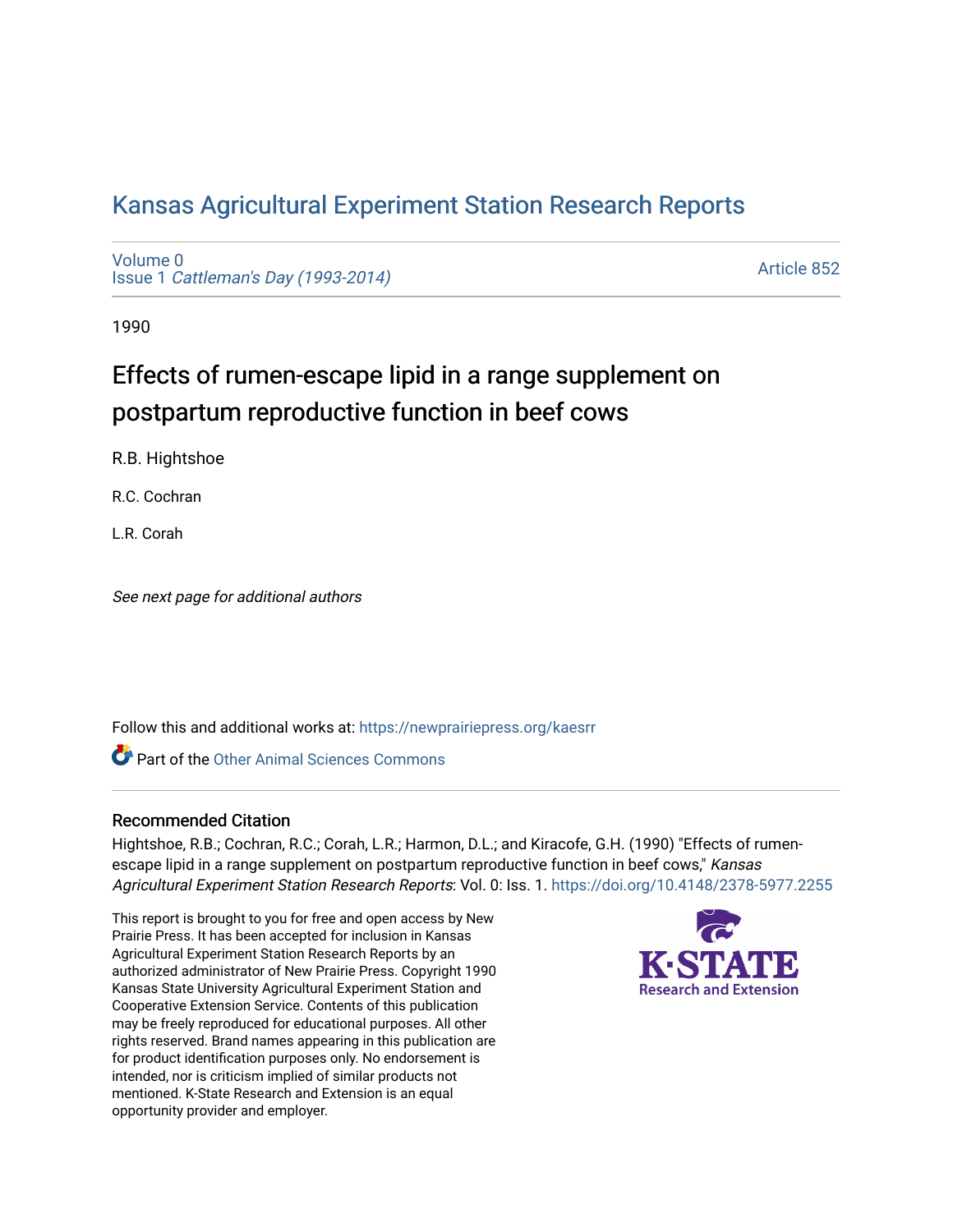# Effects of rumen-escape lipid in a range supplement on postpartum reproductive function in beef cows

## Abstract

Postpartum cows receiving a range supplement containing rumen-escape lipid exhibited altered hormone and cholesterol levels compared to cows not fed lipid. Sixty-seven percent of lipid-fed cows exhibited a normal (18.2 d) first estrous cycle vs 33% for cows not receiving lipid. Incorporation of rumen-escape lipid into range supplements appears to significantly improve postpartum reproductive characteristics.

## Keywords

Cattlemen's Day, 1990; Kansas Agricultural Experiment Station contribution; no. 90-361-S; Report of progress (Kansas State University. Agricultural Experiment Station and Cooperative Extension Service); 592; Beef; Rumen-escape lipid; Estrous cycle; Cholesterol; Postpartum

#### Creative Commons License



This work is licensed under a [Creative Commons Attribution 4.0 License](https://creativecommons.org/licenses/by/4.0/).

#### Authors

R.B. Hightshoe, R.C. Cochran, L.R. Corah, D.L. Harmon, and G.H. Kiracofe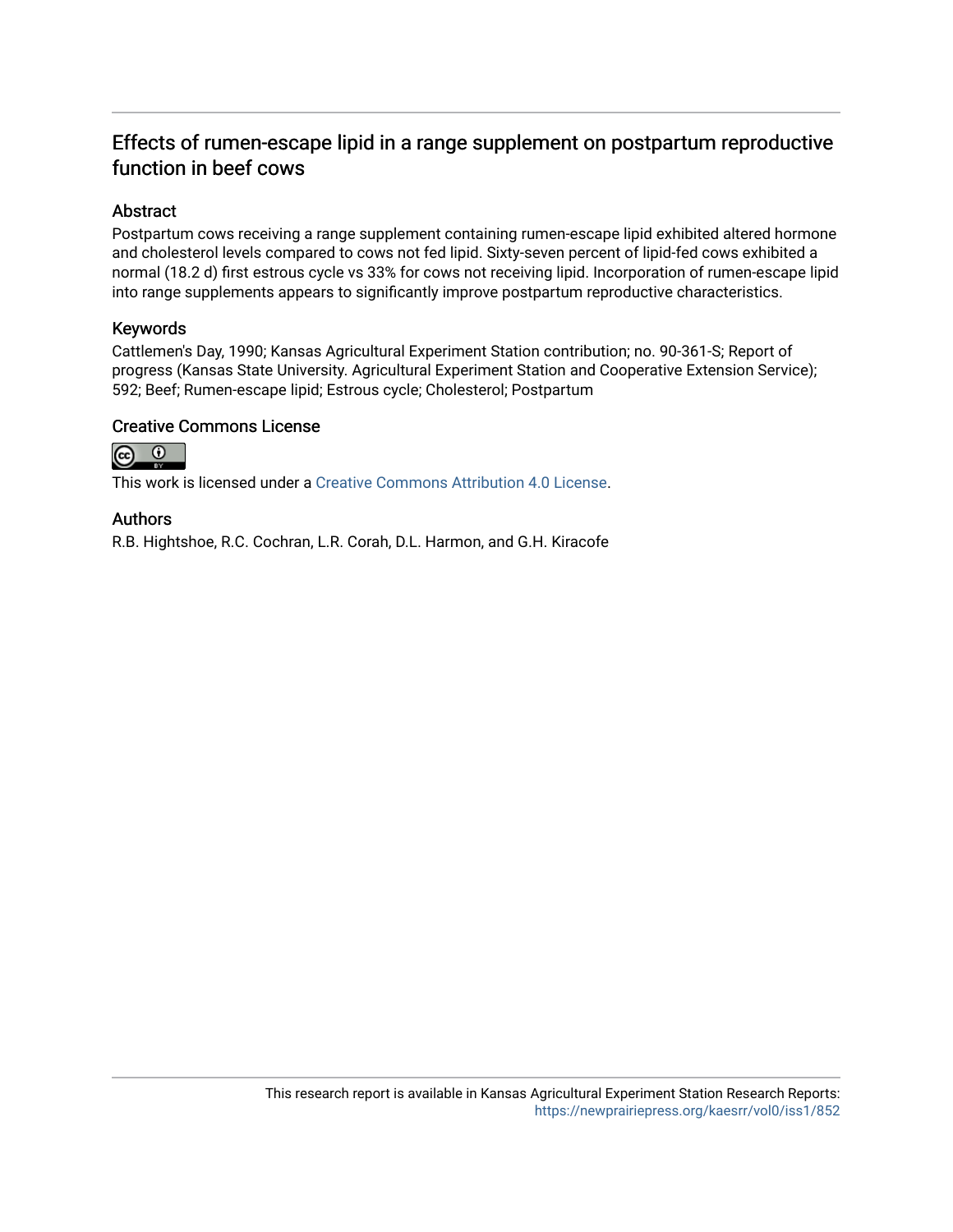



R. B. Hightshoe, R. C. Cochran, L. R. Corah, D. L. Harmon, and G. H. Kiracofe

#### **Summary**

Postpartum cows receiving a range supplement containing rumen-escape lipid exhibited altered hormone and cholesterol levels compared to cows not fed lipid. Sixty-seven percent of lipid-fed cows exhibited a normal (18.2 d) first estrous cycle vs 33% for cows not receiving lipid. Incorporation of rumen-escape lipid into range supplements appears to significantly improve postpartum reproductive characteristics.

(Key Words: Rumen-escape Lipid, Estrous Cycle, Cholesterol, Postpartum.)

#### **Introduction**

Early return to cyclicity in the postpartum period can improve overall reproductive efficiency in beef cows. More cows cycling at the beginning of the breeding season should result in a higher average weaning weight, because more calves are born early in the calving period. Research at other universities suggests that inclusion of dietary lipid could hasten the postpartum return to estrus. Our objective was to evaluate whether the incorporation of rumen-escape lipid into a range supplement would significantly alter postpartum reproductive characteristics in beef cows.

#### **Experimental Procedures**

Twelve multiparous, Simmental cows were stratified by weight and body condition score and assigned randomly to receive a control (C) or lipid (L) supplement. The C supplement was 76% grain sorghum and 24% soybean meal. The L supplement was 34% Megalac<sup>®</sup> (calcium salts of fatty acids), 17% grain sorghum, and 49% soybean meal. By feeding L at .5% of body weight and C at .67% of body weight, the supplements provided each cow an equal daily quantity of protein and energy. Enough prairie hay was fed so that supplement plus prairie hay intake equaled the net energy for maintenance requirement for heavy milking beef cows in early lactation. Supplement feeding and daily blood collection began at parturition. Calves were permanently removed from cows at approximately 25 d postpartum in order to induce estrus. Length of first postpartum estrous cycle was determined by visual observation every 6 hr

<sup>&</sup>lt;sup>1</sup>This research was supported in part by a grant from Church and Dwight Co., Princeton, New Jersey.

<sup>&</sup>lt;sup>2</sup>Appreciation is expressed to Randy Perry, Twig Marston, Kelly Heath, and John Mussman for their invaluable assistance in conducting this trial.